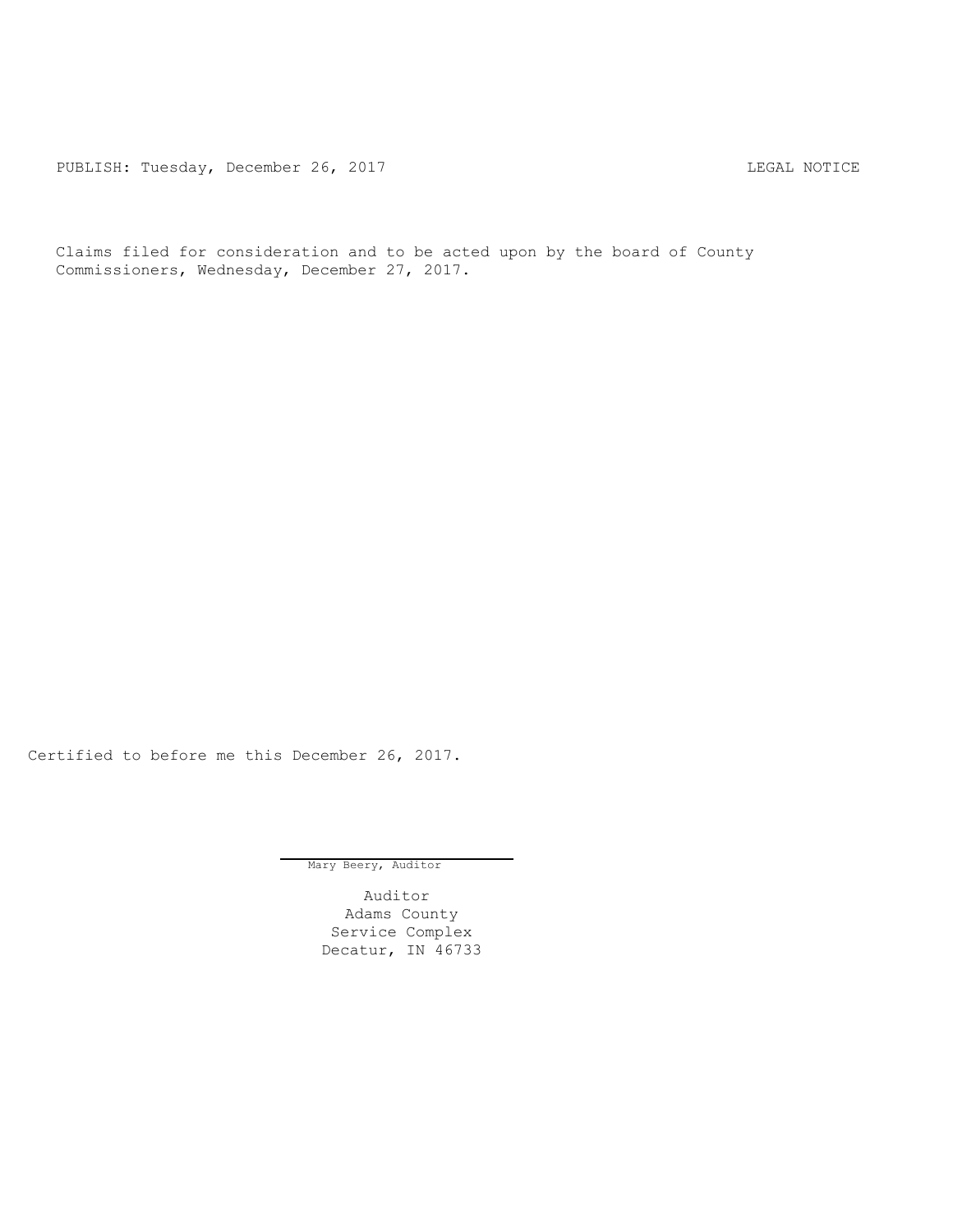

## **Claims Docket for Newspaper Adams County, Indiana**

## For Period: **11/29/2017** to **12/12/2017**

Date Claims to be Paid: **12/27/2017**

*313 W. Jefferson St. Decatur, IN 46733 (219) 724-2600*

| <b>Vendor</b>                            | <b>Amount</b>   | <u>Vendor</u>                            | <u>Amount</u> |
|------------------------------------------|-----------------|------------------------------------------|---------------|
| Adams Memorial Hospital                  | 4,150.00        | Adams County Solid Waste                 | 27.68         |
| Axis Forensic Toxicology                 | 210.00          | Arnold Lumber Co., Inc.                  | 2,028.60      |
| AT & T Mobility                          | 381.52          | Berne Ready Mix                          | 15,105.30     |
| <b>Berne Witness</b>                     | 124.27          | Chet's Pest Control                      | 120.00        |
| Cintas Location #338                     | 198.30          | City Of Decatur                          | 603.83        |
| <b>Complete Printing Service</b>         | 138.00          | Decatur Chamber Of Commerce              | 285.00        |
| Decatur Daily Democrat                   | 277.68          | Decatur Postmaster                       | 1,151.45      |
| Douglas L. Bauman                        | 402.60          | Gordon Food Service                      | 3,523.10      |
| Hilty Engine Service                     | 653.33          | I.C.O. Training Fund                     | 8.00          |
| Indiana State Police                     | 192.00          | J & K Communications, Inc.               | 1,609.78      |
| Kiess Electric                           | 187.56          | Lehman Feed Mill                         | 1,011.50      |
| Mark S. Gresla, MD                       | 60.00           | Mind's Eye Graphics                      | 62.86         |
| Moser Motor Sales, Inc.                  | 107.70          | Park Center                              | 180.00        |
| Patrick R Miller                         | 354.00          | Piqua Repair Inc.                        | 1,074.00      |
| Portland Motor Parts, Inc                | 337.87          | Professional Software Corporation        | 100.00        |
| Roger Thompson                           | 60.00           | Roto-Rooter                              | 100.00        |
| Selking International                    | 4,599.10        | Sherwin-Williams                         | 896.27        |
| St. Joseph Health Systems, LLC           | 900.00          | Treasurer of Adams County                | 21,340.90     |
| Tri-State First Aid                      | 38.80           | Wemhoff Land Surveying, Inc              | 600.00        |
| West Payment Center                      | 94.20           | Miller, Burry & Brown, P.C.              | 24,800.25     |
| Intoximeters, Inc                        | 506.50          | Adams County Highway Department          | 1,150.53      |
| Imi Irving Material, Inc.                | 160.00          | South Adams Community Schools            | 664.62        |
| Purdue University                        | 209.00          | Assoc. of IN Prosecuting Attorneys, Inc. | 1,725.00      |
| Bluhm & Reber                            | 300.00          | Waste Management                         | 664.05        |
| B Secure Alarm Systems, Inc.             | 372.00          | Sirchie Acquisition Company              | 824.25        |
| Don Myers Plumbing                       | 365.97          | B & K Hydraulics LLC                     | 42.00         |
| Phyllis Hebble                           | 275.00          | Youth Opportunity Center, Inc            | 11,340.00     |
| Summit City Reporting, Inc.              | 130.00          | Indiana Judges Associatio                | 400.00        |
|                                          |                 | W. A. Jones And Son                      | 3,298.00      |
| Bob's Locksmith Shop                     | 12.25<br>339.00 |                                          |               |
| Sam's Engine Clinic                      |                 | Geneva Municipal Utilities               | 76.80         |
| Zurcher's Best-One Tire & Auto Care, Inc | 8,585.15        | Smilemakers                              | 99.87         |
| Motorola Solutions, Inc.                 | 4,050.01        | Braun's Garage, Inc.                     | 122.32        |
| Harvest Land Co-op                       | 848.07          | Koorsen Fire and Security, Inc.          | 50.00         |
| J. D. Digging                            | 1,320.00        | Adams County Truck Repair, Inc.          | 27.00         |
| Indiana Drug Enforcement Association     | 60.00           | Beth A. Webber                           | 1,269.12      |
| Indiana Vector Control Association       | 115.00          | Skillpath Seminars                       | 199.95        |
| <b>ERS Wireless Communications</b>       | 2,448.23        | P.O.P.A.I.                               | 125.00        |
| VoMac Trucks Sales & Service             | 933.30          | K & K Insurance Group, Inc.              | 525.00        |
| Southeastern Equipment Company Inc       | 1,064.64        | Jenny Karner                             | 200.00        |
| Troyer's Market LLC                      | 4,435.44        | Powerphone, Inc.                         | 2,876.40      |
| Tracy Heltz Noetzel                      | 517.13          | Hiram J. Hash & Sons, Inc.               | 435.00        |
| Alpine Falls, Inc.                       | 16.48           | Forms Management Group, Inc.             | 120.84        |
| Deborah A. Schantz                       | 108.90          | Audra Snyder                             | 356.85        |
| <b>Stationair's Express</b>              | 1,201.92        | Moore Medical Corporation                | 653.18        |
| Miller Land Surveying, Inc.              | 280.00          | FlexPAC                                  | 1,677.11      |
| Robert E. Rhoades                        | 60.00           | Donna E. Barger                          | 60.00         |
| Decatur Ace Hardware                     | 694.02          | Association of Indiana Counties          | 125.00        |
| Allen County Treasurer                   | 197.16          | Randy Lehman                             | 300.00        |